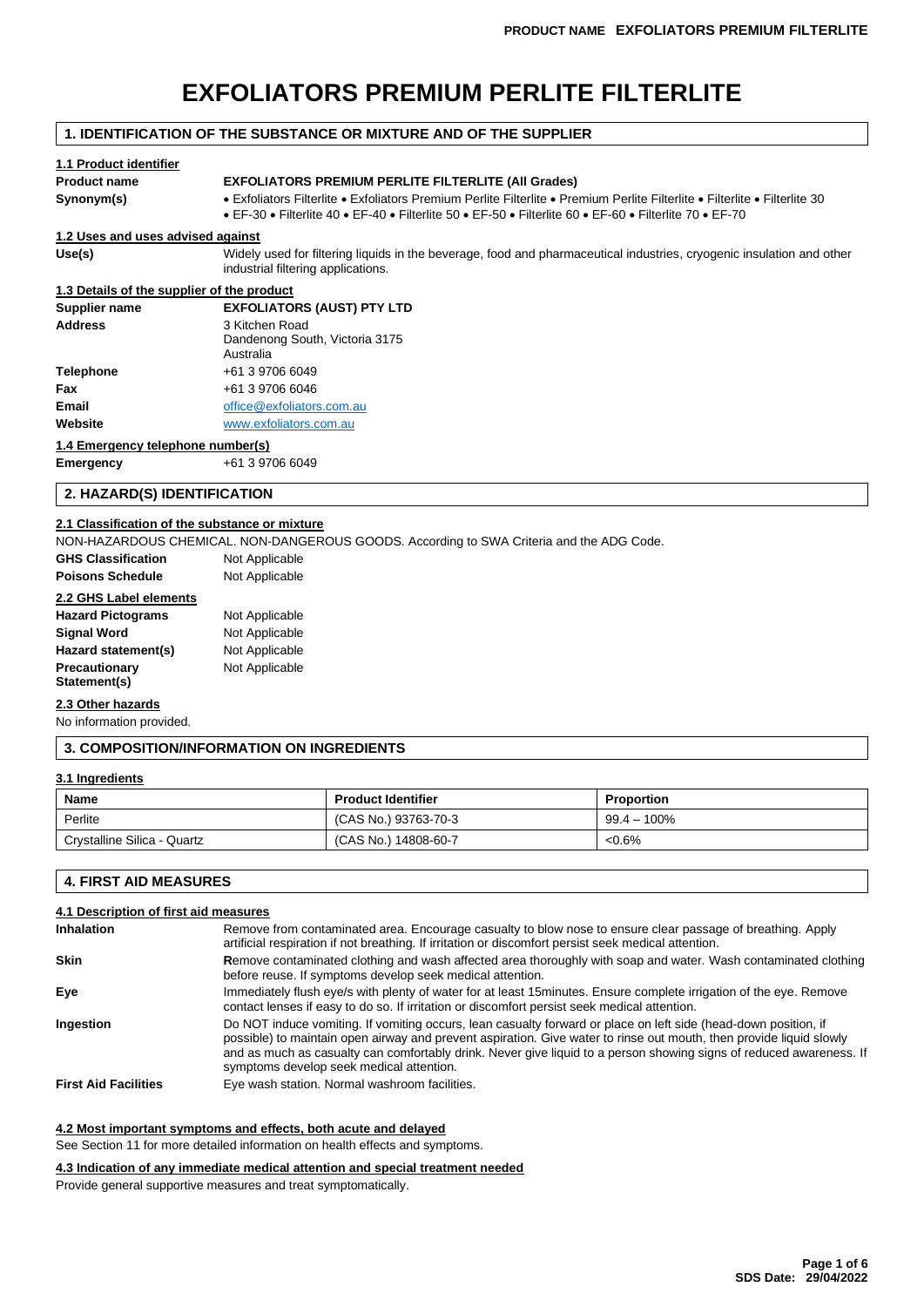# **5. FIRE-FIGHTING MEASURES**

#### **5.1 Extinguishing media**

Use extinguishing media suitable for surrounding environment.

#### **5.2 Special hazards arising from the substance or mixture**

Non-combustible material. Not considered a fire risk.

# **5.3 Advise for firefighters**

| Firefighting             | Alert Fire Brigade and advise location and nature of hazard. Product is not combustible. No special firefighting |
|--------------------------|------------------------------------------------------------------------------------------------------------------|
| instructions             | procedures required. Use firefighting procedures suitable for surrounding area.                                  |
| <b>Protection during</b> | Fire fighters should wear appropriate protective equipment and self-contained breathing                          |
| Firefighting             | apparatus (SCBA)                                                                                                 |

# **5.4 HAZCHEM code**

None allocated

### **6. ACCIDENTAL RELEASE MEASURES**

#### **6.1 Personal precautions, protective equipment and emergency procedures**

| <b>General measures</b>     | Avoid breathing dust. Use in well-ventilated area. Handle in accordance with good industrial hygiene and safety |
|-----------------------------|-----------------------------------------------------------------------------------------------------------------|
| <b>Protective equipment</b> | practices.<br>Wear Personal Protective Equipment (PPE) as detailed in Section 8 of the SDS.                     |
| <b>Emergency procedure</b>  | Evacuate all unnecessary personnel. Increase ventilation.                                                       |

#### **6.2 Environmental precautions**

Perlite is inert and is not expected to present a hazard to the environment. Prevent product from entering drains and waterways. If contamination of waterways occurs, contact the Environmental Protection Authority (EPA).

#### **6.3 Methods and materials for containment and cleaning up**

Contain spillage immediately. Vacuum or wet sweep spilled material to avoid generating dust. Collect and transfer material to a suitable container for reuse or disposal. Use absorbent paper dampened with water to pick up remaining material. Wash surfaces well with soap and water. Dispose of in accordance with federal, EPA and state regulations.

#### **6.4 References to other sections**

See Sections 8 and 13 for exposure controls and disposal.

### **7. HANDLING AND STORAGE**

#### **7.1 Precautions for safe handling**

Avoid generation of dust. Use smallest possible amounts in designated areas with adequate ventilation. Have emergency equipment (for fires, spills, leaks, etc.) readily available. Before use carefully read the product label. Use of safe work practices are recommended to avoid inhalation and eye or skin contact. Observe good personal hygiene, including washing hands before eating, drinking, and smoking or using toilet facilities. Prohibit eating, drink and smoking in contaminated areas.

### **7.2 Conditions for safe storage, including any incompatibilities**

| <b>Storage conditions</b> | Store in a cool, dry, well-ventilated area, out of direct sunlight and moisture. Store away from water, foodstuffs and<br>incompatible materials. Ensure containers are adequately labelled, protected from physical damage and sealed when<br>not in use.                                    |
|---------------------------|-----------------------------------------------------------------------------------------------------------------------------------------------------------------------------------------------------------------------------------------------------------------------------------------------|
| Storage container         | Multi-ply paper bag with sealed plastic liner or heavy gauge plastic bag.<br>NOTE: Bags should be stacked, blocked, interlocked, and limited in height so that they are stable and secure against<br>sliding or collapse. Check that all containers are clearly labelled and free from leaks. |
| Incompatible<br>materials | Strong alkali, hydrogen fluoride (HF), sodium hydroxide (NaOH), strong acids, mineral acids and reducing agents.                                                                                                                                                                              |

### **7.3 Specific end use(s)**

See Section 1 of SDS for further information.

# **8. EXPOSURE CONTROLS/PERSONAL PROTECTION**

#### **8.1 Control parameters**

#### **Occupational Exposure Limits (OEL)**

| <b>Material Name</b>        | <b>TWA</b>            | <b>STEL</b>   | Peak          | <b>Notes</b> |
|-----------------------------|-----------------------|---------------|---------------|--------------|
| Perlite                     | 10 mg/mª              | Not Available | Not Available | (a)          |
| Crystalline Silica - Quartz | $0.05 \text{ mg/m}^3$ | Not Available | Not Available |              |

(a) This value is for inhalable dust containing no asbestos and < 1% crystalline silica.

**Biological limits** No biological limit values have been allocated for this material.

### **8.2 Exposure controls**

Appropriate **Inter and the Use in well ventilated area.** Local exhaust ventilation should be used to prevent excessively dusty conditions and to engineering controls maintain dust levels below exposure limits. Work areas s **engineering controls** maintain dust levels below exposure limits. Work areas should be cleaned regularly by wet sweeping or vacuuming.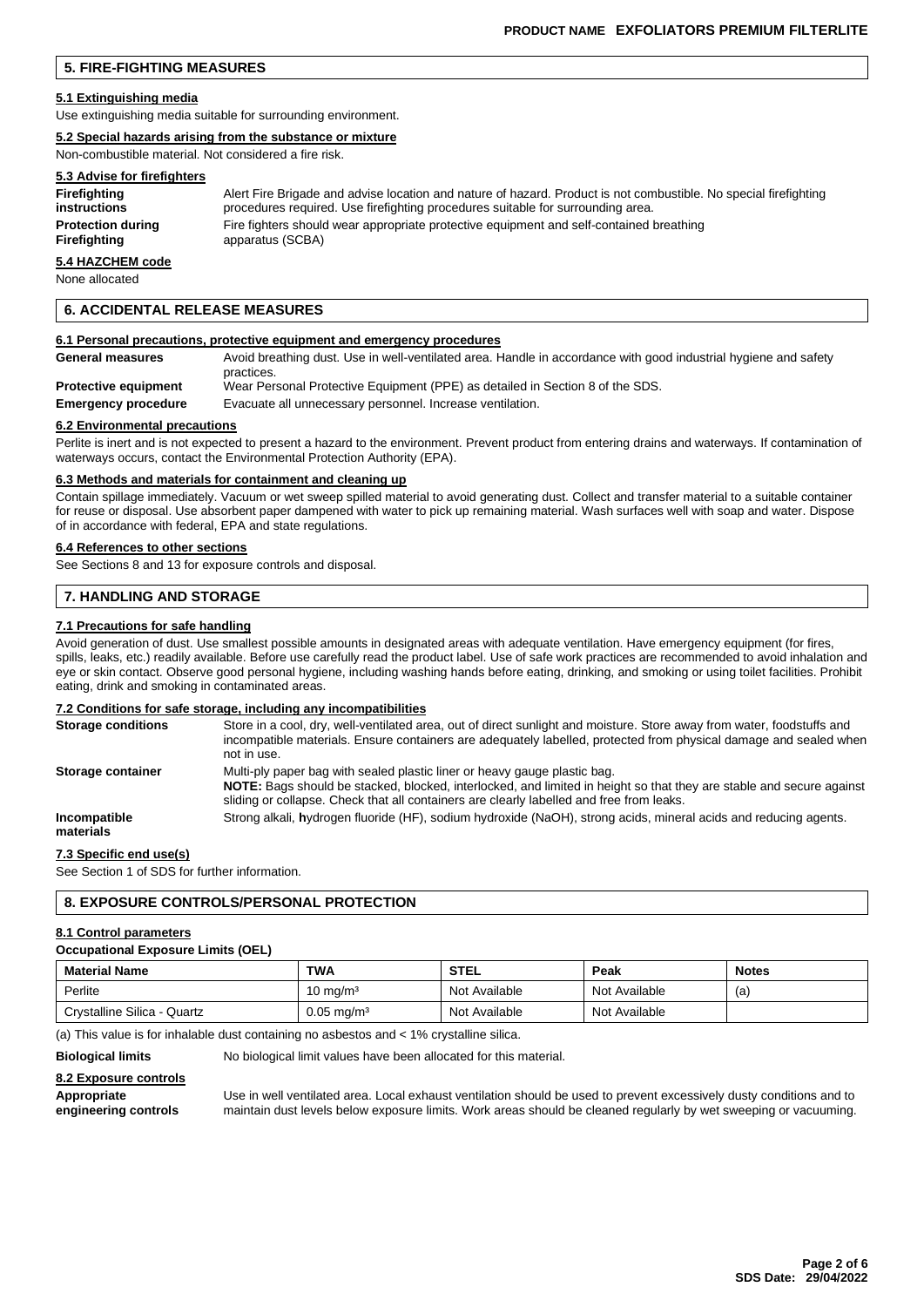### **PRODUCT NAME EXFOLIATORS PREMIUM FILTERLITE**



# **9. PHYSICAL AND CHEMICAL PROPERTIES AND SAFETY CHARACTERISTICS**

# **9.1 Information on basic physical and chemical properties**

| <b>Physical state</b>           | Granular                                                      |
|---------------------------------|---------------------------------------------------------------|
| Colour                          | White                                                         |
| Odour                           | Odourless                                                     |
| <b>Melting point</b>            | $1260 - 1343$ °C                                              |
| <b>Boiling point</b>            | Not Applicable                                                |
| <b>Flammability</b>             | Non-combustible                                               |
| <b>Lower Explosion limits</b>   | Not Applicable                                                |
| <b>Upper Explosion limits</b>   | Not Applicable                                                |
| <b>Flash point</b>              | Not Applicable                                                |
| Auto-ignition temp.             | Not Applicable                                                |
| Decomposition temp.             | Not Applicable                                                |
| pH value                        | $6.5 - 8$                                                     |
| Kinematic viscosity             | Not Applicable                                                |
| <b>Solubility</b>               | Soluble in hot concentrated alkali and Hydrogen Fluoride (HF) |
|                                 | Moderately soluble (<10%) in 1N Sodium hydroxide (NaOH)       |
|                                 | Slightly soluble (<3%) in some mineral acids (1N)             |
|                                 | Insoluble in water                                            |
| <b>Partition coefficient</b>    | Not Applicable                                                |
| (n-octanol/water)               |                                                               |
| Vapour pressure                 | Not Applicable                                                |
| Density and/or                  | Not Applicable                                                |
| relative density                |                                                               |
| <b>Relative vapour density</b>  | Not Applicable                                                |
| <b>Particle characteristics</b> | $1 \mu m - 15 mm$                                             |
| 9.2 Other information           |                                                               |
| <b>Bulk density</b>             | $32 - 400$ kg/m <sup>3</sup>                                  |
| <b>Specific Gravity</b>         | $2.2 - 2.4$                                                   |
|                                 |                                                               |

**10. STABILITY AND REACTIVITY**

#### **10.1 Reactivity**

Stable under normal conditions.

#### **10.2 Chemical stability**

Stable under normal ambient and anticipated storage and handling conditions of temperature and pressure.

#### **10.3 Possibility of hazardous reactions**

Hazardous polymerization not expected to occur.

### **10.4 Conditions to avoid**

Avoid dust generation.

#### **10.5 Incompatible materials**

Strong alkali, **h**ydrogen fluoride (HF), sodium hydroxide (NaOH), strong acids, mineral acids and reducing agents.

#### **10.6 Hazardous decomposition products**

Reacts with Hydrofluoric Acid to form toxic silicon tetra fluoride gas.

# **11. TOXICOLOGICAL INFORMATION**

### **11.1 Likely routes of exposure**

Inhalation, skin contact and eye contact. Exposure by ingestion (swallowing) is not expected to occur.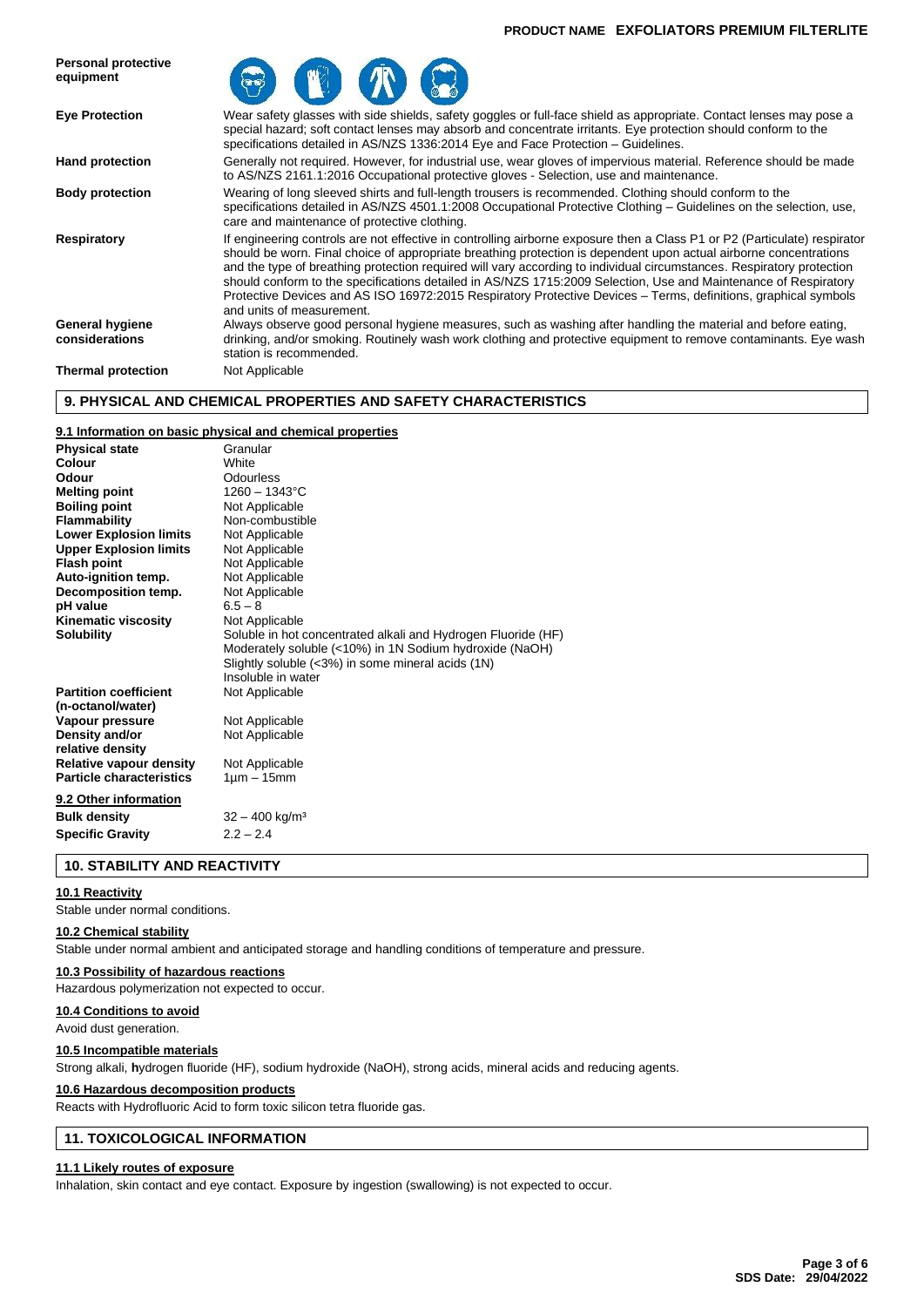# **PRODUCT NAME EXFOLIATORS PREMIUM FILTERLITE**

# **11.2 Symptoms related to the physical, chemical and toxicological characteristics**

| <b>Inhalation</b> | Inhalation of airborne dust may cause irritation to the mucous membrane and upper airways. Symptoms can include<br>coughing, sneezing and breathing difficulties. Repeated exposure to respirable silica may result in pulmonary fibrosis<br>(silicosis). Silicosis is a fibronodular lung disease caused deposition in the lungs of fine respirable particles of<br>crystalline silica. Principal symptoms of silicosis are coughing and breathlessness. |
|-------------------|-----------------------------------------------------------------------------------------------------------------------------------------------------------------------------------------------------------------------------------------------------------------------------------------------------------------------------------------------------------------------------------------------------------------------------------------------------------|
| <b>Skin</b>       | Prolonged contact with skin may cause irritation resulting in redness and itching. People with pre-existing skin<br>conditions, such as dermatitis, should take extra care so as not to exacerbate the condition.                                                                                                                                                                                                                                         |
| Eve               | Contact with eyes may cause mechanical irritation resulting in redness, lacrimation and pain. May cause mild<br>abrasion.                                                                                                                                                                                                                                                                                                                                 |
| Ingestion         | Ingestion of large amounts may cause gastrointestinal disturbances. Symptoms can include nausea, vomiting and<br>abdominal pain.                                                                                                                                                                                                                                                                                                                          |

### **11.3 Toxicological effects from short and long term exposure**

| <b>Acute toxicity</b>                    | Carcinogenicity              |                                                                    |
|------------------------------------------|------------------------------|--------------------------------------------------------------------|
| <b>Skin corrosion/irritation</b>         | <b>Reproductive toxicity</b> |                                                                    |
| Serious eye damage/irritation            | (STOT) – single exposure     |                                                                    |
| <b>Respiratory or skin sensitization</b> | (STOT) – repeated exposure   |                                                                    |
| Germ cell mutagenicity                   | <b>Aspiration hazard</b>     |                                                                    |
|                                          | Legend:                      | - Data available but does not fill the criteria for classification |

*Legend:*

 $\oslash$ 

*- Data required to make classification available*

*- Data not available to make classification*

### **12. ECOLOGICAL INFORMATION**

### **12.1 Toxicity**

No data available for this material.

# **12.2 Persistence and degradability**

No data available for this material.

# **12.3 Bio accumulative potential**

No data available for this material.

# **12.4 Mobility in soil**

No data available for this material.

# **12.5 Other adverse effects**

No data available for this material.

# **13. DISPOSAL CONSIDERATIONS**

### **13.1 Disposal**

Reuse or recycle where possible. Dispose of to an approved landfill. Dispose of in accordance with federal, EPA and state regulations.

# **14. TRANSPORT INFORMATION**

# **NOT CLASSIFIED AS A DANGEROUS GOOD BY THE CRITERIA OF THE ADG, IMDG OR IATA CODE**

|                           | <b>LAND TRANSPORT</b><br>(ADG) | <b>SEA TRANSPORT</b><br>(IMDG) | <b>AIR TRANSPORT</b><br>(ICAO-IATA / DGR) |  |
|---------------------------|--------------------------------|--------------------------------|-------------------------------------------|--|
| <b>UN Number</b><br>14.1  | Not Regulated                  | Not Regulated                  | Not Regulated                             |  |
| 14.2 Proper Shipping Name | Not Regulated<br>Not Regulated |                                | Not Regulated                             |  |
| 14.3 DG Class             | Not Regulated                  | Not Regulated                  | Not Regulated                             |  |
| 14.4 Packing Group        | Not Regulated                  | Not Regulated                  | Not Regulated                             |  |

#### **14.5 Environmental hazards**

No data is available for this material.

### **14.6 Transport in bulk (according to Annex II of MARPOL 73/78 and the IBC Code)**

Not regulated

#### **14.7 Special precautions for user**

**HAZCHEM code** None allocated

# **15. REGULATORY INFORMATION**

# **15.1 Safety, health and environmental regulations/legislation specific for the product**

| Poison schedule        | A poison schedule number has not been allocated to this product using the criteria in the Standard for the Uniform<br>Scheduling of Medicines and Poisons (SUSMP). |
|------------------------|--------------------------------------------------------------------------------------------------------------------------------------------------------------------|
| <b>Classifications</b> | SWA (Safework Australia) criteria is based on the Globally Harmonised System (GHS) of Classification and Labelling<br>of Chemicals.                                |
| Inventory listing(s)   | <b>AUSTRALIA: AICS (Australian Inventory of Chemical Substances)</b><br>All components are listed on AICS, or are exempt.                                          |
|                        | <b>AUSTRALIA: HCIS (Hazardous Chemical Information System)</b><br>All components are listed on HCIS, or are exempt.                                                |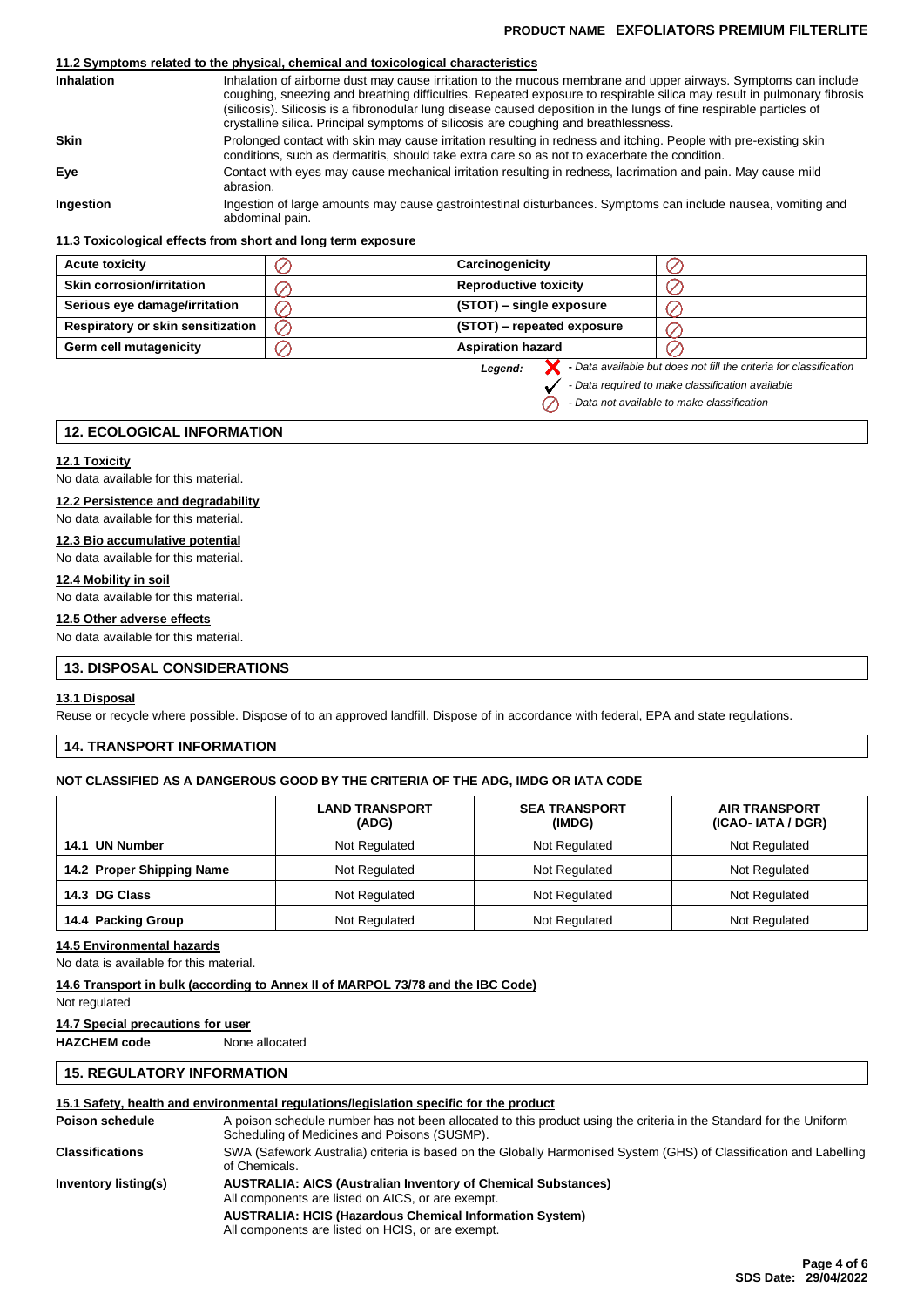| <b>16. OTHER INFORMATION</b>                                                                                                                                                                                                                                     |                                                                                                                                                                                                                                                                                                                                                                                                                                                                                                                                                                                                                                                                                                                                                                                                                                                                                                                                                                                                                                                                                                                                                                                                                                                                                                                                                                                                                              |  |  |  |  |
|------------------------------------------------------------------------------------------------------------------------------------------------------------------------------------------------------------------------------------------------------------------|------------------------------------------------------------------------------------------------------------------------------------------------------------------------------------------------------------------------------------------------------------------------------------------------------------------------------------------------------------------------------------------------------------------------------------------------------------------------------------------------------------------------------------------------------------------------------------------------------------------------------------------------------------------------------------------------------------------------------------------------------------------------------------------------------------------------------------------------------------------------------------------------------------------------------------------------------------------------------------------------------------------------------------------------------------------------------------------------------------------------------------------------------------------------------------------------------------------------------------------------------------------------------------------------------------------------------------------------------------------------------------------------------------------------------|--|--|--|--|
| <b>Additional information</b><br>PPE GUIDELINES:                                                                                                                                                                                                                 | The recommendation for protective equipment contained within this report is provided as a guide only. Factors such<br>as method of application, working environment, quantity used, product concentration and the availability of<br>engineering controls should be considered before final selection of personal protective equipment.                                                                                                                                                                                                                                                                                                                                                                                                                                                                                                                                                                                                                                                                                                                                                                                                                                                                                                                                                                                                                                                                                      |  |  |  |  |
| <b>HEALTH EFFECTS FROM</b><br>EXPOSURE:                                                                                                                                                                                                                          | It should be noted that the effects from exposure to this product will depend on several factors including:<br>frequency and duration of use; quantity used; effectiveness of control measures; protective equipment used and<br>method of application. Given that it is impractical to prepare a report which would encompass all possible scenarios,<br>it is anticipated that users will assess the risks and apply control methods where appropriate.                                                                                                                                                                                                                                                                                                                                                                                                                                                                                                                                                                                                                                                                                                                                                                                                                                                                                                                                                                    |  |  |  |  |
| <b>Reference Materials</b><br>/ Sources for Data                                                                                                                                                                                                                 | AS/NZS 1336:2014 Eye and Face Protection - Guidelines<br>AS/NZS 1715:2009 Selection, Use and Maintenance of Respiratory Protective Devices<br>AS/NZS 2161.1:2016 Occupational protective gloves - Selection, use and maintenance<br>AS/NZS 4501.1:2008 Occupational Protective Clothing - Guidelines on the selection, use, care and maintenance<br>AS/NZS ISO 16972:2015 Respiratory Protective Devices - Terms, definitions, graphical symbols and units of<br>measurement<br>Australian Code for the Transport of Dangerous Goods by Road and Rail (ADG Code)<br>Australian Inventory of Chemical Substances<br>Globally Harmonized System of Classification and Labelling of Chemicals (GHS)<br>Hazardous Chemical Information System (HCIS)<br>International Air Transport Association Dangerous Goods Regulations (DGR)<br>International Bulk Chemical Code (IBC Code)<br>MARPOL 73/78 Annex II Regulations for the Control of Pollution by Noxious Liquid Substances in Bulk<br>Perlite Institute, Inc.<br>Preparation of Safety Data Sheets for Hazardous Chemicals Code of Practice<br>Safe Work Australia<br>Standard for the Uniform Scheduling of Medicines and Poisons (SUSMP)<br>The International Maritime Dangerous Goods Code (IMDG Code)<br>The Work Health and Safety Act (WHS Act)<br>The Work Health and Safety Regulations (WHS Regulations)<br>Workplace Exposure Standards for Airborne Contaminants |  |  |  |  |
| <b>Abbreviations</b>                                                                                                                                                                                                                                             |                                                                                                                                                                                                                                                                                                                                                                                                                                                                                                                                                                                                                                                                                                                                                                                                                                                                                                                                                                                                                                                                                                                                                                                                                                                                                                                                                                                                                              |  |  |  |  |
| ADG Code<br><b>AICS</b><br>CAS No.<br><b>DGR</b><br>EPA<br><b>GHS</b><br><b>HAZCHEM Code</b><br><b>HCIS</b><br>HF<br>IATA<br><b>IBC Code</b><br><b>ICAO</b><br><b>IMDG Code</b><br>IMO.<br>kg/m <sup>3</sup><br><b>MARPOL</b><br>mg/m <sup>3</sup><br>OEL.<br>рH | Australian Code for the Transport of Dangerous Goods by Road and Rail<br>Australian Inventory of Chemical Substances<br>Chemical Abstract Service number - used to uniquely identify chemical compounds<br>Dangerous Goods Regulations<br><b>Environmental Protection Authority</b><br>Globally Harmonised System of Classification and Labelling of Chemicals<br>Emergency action code of numbers and letters which gives information to emergency services<br>Hazardous Chemical Information System (HCIS)<br>Hydrogen Fluoride<br>International Air Transport Association<br>International Bulk Chemical Code<br>International Civil Aviation Organisation<br>International Maritime Dangerous Goods Code<br>International Maritime Organisation<br>Kilograms per Cubic Metre<br>The International Convention for the Prevention of Pollution from Ships<br>Milligrams per Cubic Metre<br>Occupational Exposure Limits<br>A numeric scale used to specify the acidity or basicity (alkalinity) of an aqueous solution.                                                                                                                                                                                                                                                                                                                                                                                                    |  |  |  |  |
| <b>PPE</b><br><b>SCBA</b><br><b>SDS</b><br><b>STEL</b><br><b>STOT</b><br><b>SUSMP</b><br><b>SWA</b><br>TWA<br><b>WHS</b>                                                                                                                                         | Ranges from 0 (high acidity) to 14 (high alkalinity) with 7 being neutral.<br><b>Personal Protective Equipment</b><br>Self-Contained Breathing Apparatus<br><b>Safety Data Sheet</b><br>Short Term Exposure Limit<br>Specific Target Organ Toxicity<br>Standard for the Uniform Scheduling of Medicines and Poisons<br>Safe Work Australia<br>Time-Weighted Average<br>Work Health and Safety                                                                                                                                                                                                                                                                                                                                                                                                                                                                                                                                                                                                                                                                                                                                                                                                                                                                                                                                                                                                                                |  |  |  |  |